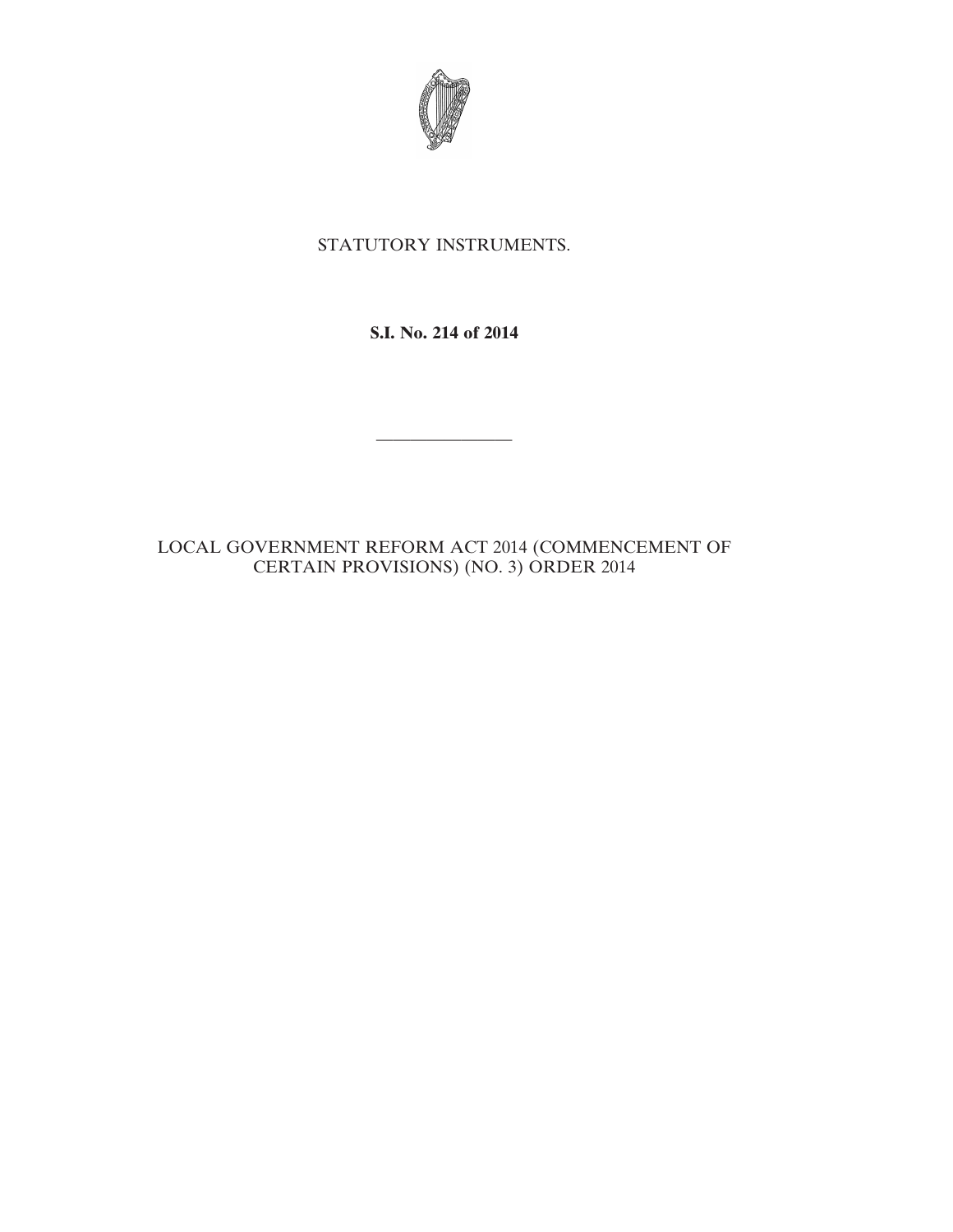### LOCAL GOVERNMENT REFORM ACT 2014 (COMMENCEMENT OF CERTAIN PROVISIONS) (NO. 3) ORDER 2014

I, PHIL HOGAN, Minister for the Environment, Community and Local Government, in exercise of the powers conferred on me by section 1(22) of the Local Government Reform Act 2014 (No. 1 of 2014) hereby order as follows:

1. This Order may be cited as the Local Government Reform Act 2014 (Commencement of Certain Provisions) (No. 3) Order 2014.

2. Subject to Article 3, the 1st day of June 2014 is appointed as the day on which the Local Government Reform Act 2014 (No. 1 of 2014), in so far as it is not already in operation, comes into operation.

3. The 1st day of July 2014 is appointed as the day on which section 44 of the Local Government Reform Act 2014 comes into operation.



GIVEN under my Official Seal, 22 May 2014.

> PHIL HOGAN, Minister for the Environment, Community and Local Government.

*Notice of the making of this Statutory Instrument was published in "Iris Oifigiúil" of* 27*th May*, 2014.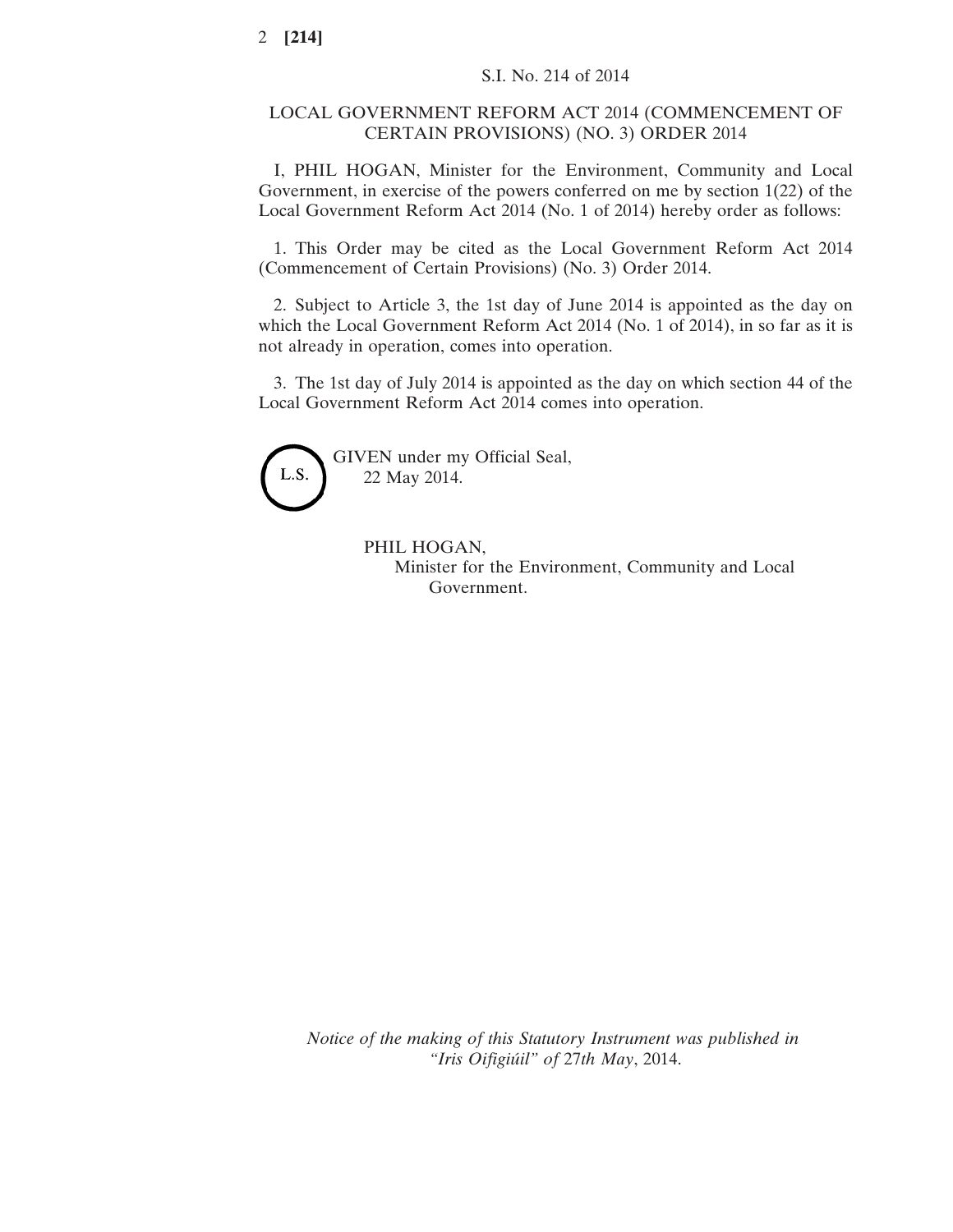**[214]** 3

### EXPLANATORY NOTE

*(This note is not part of the Instrument and does not purport to be a legal interpretation).*

This order commences with effect from 1 June 2014 (other than section 44), the outstanding uncommenced provisions of the Local Government Reform Act 2014 including the following:—

- **Section 5 and Schedules 1 and 2** (in so far as they have not been commenced already) dealing with repeals and consequential amendments.
- **Part 2 of the Act** (other than section 11 which was commenced under S.I. 146 of 2014) providing for the main structural changes in relation to the dissolution of local authorities in Limerick, Tipperary and Waterford and the establishment of new merged authorities as their successors.
- **Parts 3 and 4 of the Act** (other than section 27 which was commenced under S.I. 146 of 2014 and section 28 which commenced on enactment) providing for the main structural changes in relation to the dissolution of town councils and the establishment, membership, functions and consequential provisions relating to municipal districts and municipal district members.
- **Part 5** (other than section 32 which commences with effect from 1 July 2014 under S.I. 146 of 2014) relating to financial provisions consequential to dissolution and rates.
- **Part 6** providing for the dissolution, by order, of City and County Development Boards and the establishment of Local Community Development Committees to enhance strategic planning and coordination in local and community development programmes.
- **Part 7** which provides for a range of changes in local authority governance arrangements and in relation to the role of the executive within local government structures. There is provision for an enhanced policy making role for elected members, including in relation to economic development and enterprise support; a requirement to make local economic and community plans (commences with effect from 1 July 2014 in accordance with Article 3); new citizen participation provisions; local authority service delivery plans; the re-designation of the position of manager to chief executive including new arrangements relating to the appointment of a chief executive; stronger oversight powers for the elected council in relation to the implementation of policy; and increased obligations on the executive in relation to the elected council.
- **Part 8** contains provisions in relation to the financial relationship between county and municipal district levels and related procedures; the functions of municipal district members in respect of the local authority budgetary process; and amendments to the Local Government Act 2001 to reflect the dissolution of town councils. In addition, section 61 provides for the